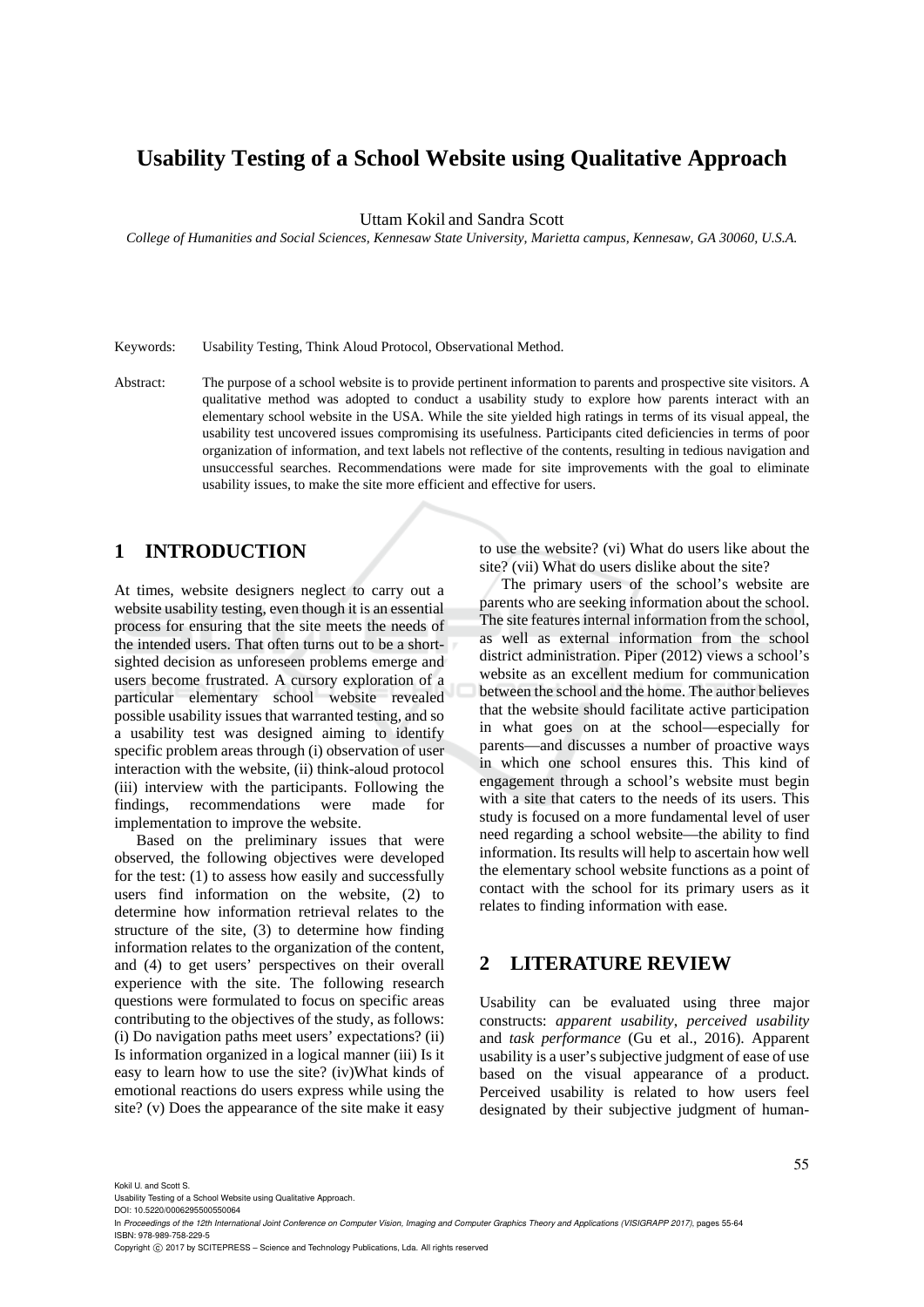product interaction. Performance is an objective usability evaluation concerning the time it takes for a user to complete specific tasks while using a system. The twelve fundamental usability principles concerning website evaluation are referred as Nielsen's heuristics (Nielsen, 1994). Studies on web usability have been conducted from different angles, notably learnability, consistency, satisfaction (Nielsen, 1994), reliability and navigation (Egger et al., 2003), interactivity (Lowry et al., 2006), usefulness (Rubin and Chisnell, 2008). The usability of websites is therefore defined by a number of attributes listed above that provide experiential meaning to users in the interaction with websites. These attributes were useful in guiding the design of the instruments for the usability test, and in indicating necessary areas of focus.

In a study, Hartshorne et al. (2008), examined the effectiveness of elementary school websites, cited four functions of these sites, two of which are considered in this study: providing an introduction to the school itself, and providing access to other related information—such as internal and external resources for members of the school community. The authors analyzed fifty elementary school websites, mainly in the areas of content, structure and design. These areas were detailed in a checklist aligned with factors in this usability test. These include users' impressions of the homepage, aesthetics, navigation back to the homepage, ease of moving around the site and ease of finding information. AND

Spool, et al. (1997), after conducting usability tests on nine websites (a mix of e-commerce, corporate and other informational sites), found that navigation issues often led to the failure of users to find information. A site structure that users could not follow intuitively was found to be one of the main causes (p. 13). This seemed worthy of investigation, and so tasks were designed in this study that would test the ability of participants to successfully navigate the site. Spool, et al., (1997) also found that a website's graphic design had no effect on the ability of users to find information. In fact, of the sites they tested, the one that was rated the best in terms of usability had mostly text (p. 7). It has been shown that aesthetically pleasing websites have led to positive affect (Norman, 2004; Zhang and Li, 2005), user satisfaction (Cyr et al., 2005), navigation (Battleson, et al., 2001), fun and pleasure of usage (Creusen and Snelders, 2002). Koutsabasis and Isitikopoulou (2013) developed a method for evaluating the aesthetics of websites in Human Computer Interaction, but did not go as far as relating aesthetics to navigation. Moshagen and Thielsch (2011) devised

the *VisAWI* instrument to measure perceived aesthetic quality in websites given the importance of visual aesthetic components play in digital products and systems. Noting the differing opinions, and though not intending to explore the technical details of aesthetics, the opinions of users about the overall appearance of the site—including whether it enhanced the process of searching for information in any way—was incorporated into the current usability test.

In terms of methodology, the think-aloud protocol and the concept of speech genre expounded by Boren and Ramey (2000) were found to be very useful. Speech communication in usability testing essentially provides a refinement of the think-aloud protocol that appears to enhance not only its practicality as a form of human interaction, but, even more importantly, its effectiveness.

An important aftermath of the process is transcription of the audio recordings. Davidson (2009) believed that selectivity and transcription go hand in hand, and that this reality should be explained as it relates to a study. Markle et al. (2011), in referring to interviews, noted the inherent inadequacy of transcription in capturing the emotion behind the spoken word (p. 4), as well as the tedium of the task (p. 3). The authors mentioned voice-recognition software, which is supposed to work well with a single voice (p.10), but such software was unlikely to do justice to the long pauses and under-the-breath, sometimes barely audible, utterances that were part of the recordings in this study. It was therefore found expedient to transcribe recordings of the think-aloud sessions by typing them out. Bailey (2012), and Sauro (2011), demonstrated that tracking test participants' first clicks could yield valuable information in terms of predicting their likelihood of success. This view was also supported in the First Click Testing article at www.usability.gov (n.d.). Hence, the tracking of first clicks was incorporated into this current testing.

According to Pendell and Bowman (2012), five to eight participants are usually required for an effective usability test, but because of the unique requirements of their test, they used twelve. Dickstein and Mills (2000) felt that statistical significance could be inferred from the results of eight to ten participants, but acknowledged that after four or five users they were able to tell if something was problematic. In fact, Nielsen (2012) concluded that five users were enough for an effective test. Ten participants were used for this study. This number was considered ideal to provide a reasonable body of data from which trends, patterns, and results would be very clear for purpose of analysis.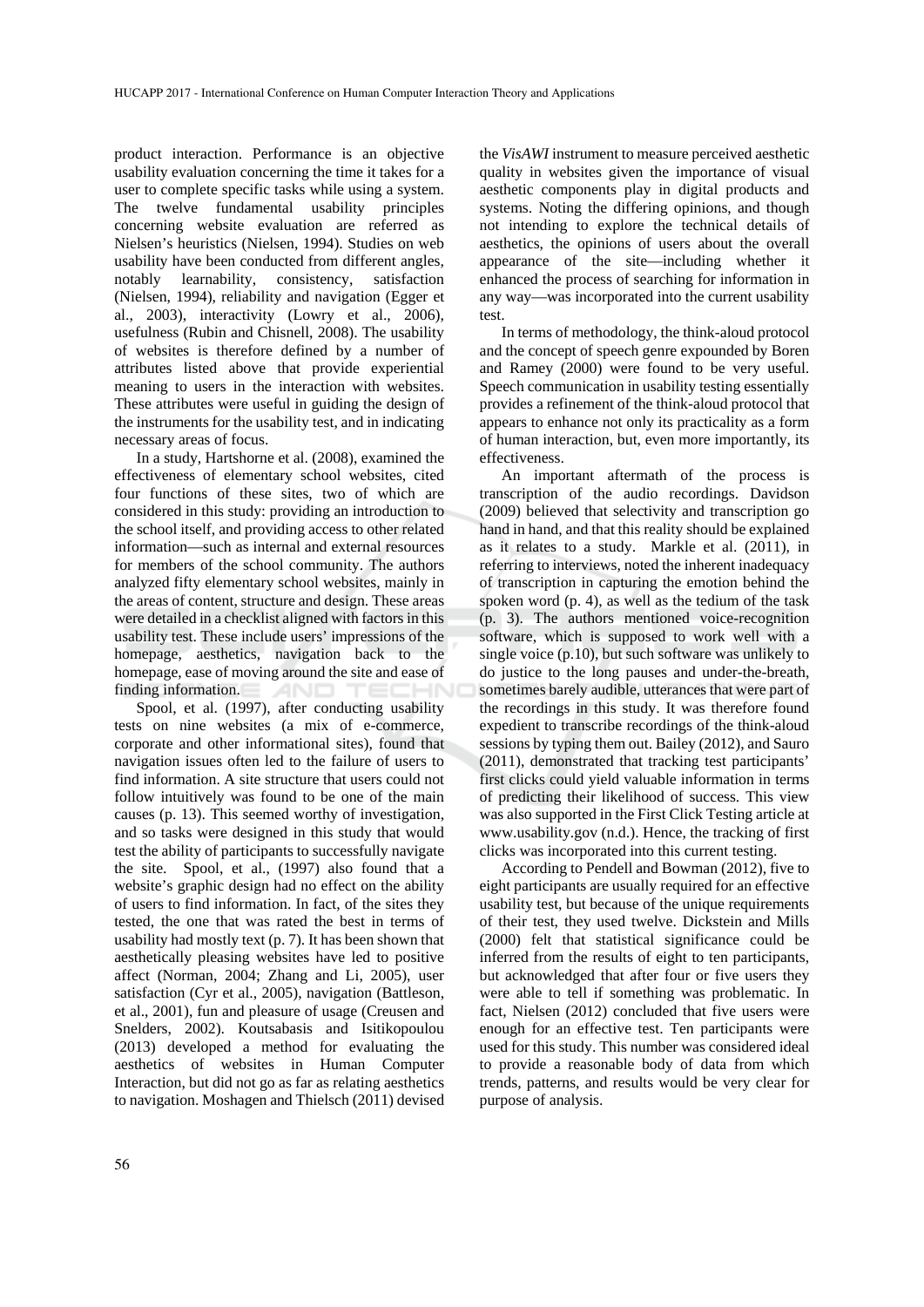## **3 METHOD**

The procedures for data collection in this usability test were:

- Observation of users performing authentic tasks.
- Administration of pre- and post-test questionnaires.
- Think-aloud protocol.
- Discussions with participants.

A qualitative approach was adopted because of the exploratory nature of the study, especially useful in observing users interacting with the website while using the think-aloud protocol (Preece et al., 2015). A convenience sample of ten participants was chosen from among persons whose children were currently in the school system or had passed through the school system. A wide age range was targeted—18 to 60 years—to accommodate grandparents and others who function as guardians. The generic term "parents" is used throughout the study to refer to all. All participants were female. Individual test was carried out over an eleven-day period.

There were two questionnaires: a pre-test questionnaire and a post-test questionnaire. Both sets of questionnaires were piloted with three persons. The pre-test questionnaire was designed to assess the participants' level of comfort with the Internet, get their initial impression of the website, and provide some demographic information. The proficiency of the participants with the Internet varied, and while it was desirable to have participants who had the capability to interact comfortably with the interface, it was also beneficial to have at least one Least Competent User (LCU) to represent the other end of the spectrum.

The post-test questionnaire was designed to capture the experience with the tasks, likes and dislikes regarding the website, and suggestions for improvement. The recorded think-aloud protocol, supplemented by notes from observations and posttest discussions, provided valuable data that might not have been included while the participants filled the questionnaires.

In order to organize the data, an Excel workbook was created with four sheets as follows: (1) Prequestionnaire, (2) Post-questionnaire Part A, (3) Postquestionnaire Part B, (4) Task analysis. Part A of the post-test questionnaire consisted of closed-ended questions using the Likert scale for responses, while Part B consisted of open-ended questions. Responses from the questionnaires were logged in text format, and, where applicable, tallied. Thematic analysis was

done on the answers to the open-ended questions on the post-test questionnaire Part B to arrive at codes that related to the research questions. **Figure 1** shows the analysis of two comments that were made in response to the question: *What did you dislike about the site?*



Figure 1: Emergence of Themes.

Themes were derived by two levels of analysis. Initial codes were generated from an overview of the data, then as the data were studied in more details, further aspects of a comment became evident, which warranted separated codes. The frequency with which these codes/themes occurred was then checked to identify patterns. For example, in response to what participants liked about the website, nine out of ten participants, or seventeen out of a total of twenty-four points that were made, mentioned appearance. Location of information was the highest occurring theme in response to what participants disliked. The pre-test questionnaire did not have any open-ended questions, so answers were collated/tallied for each question, or selected answers logged for each person. Transcription of the think-aloud recordings was concentrated on test participants' talk about the tabs and links on which they clicked, so that their routes in performing a search task could be re-created for purpose of analysis. In transcription, those points were put in bold lettering. As Markle, et al. (2011) noted, it is difficult for transcription to capture the emotions expressed by participants. This is inevitably the case when they are not verbalized. Observer notes proved to be a very good backup for this as body language and expressions were noted. Transcription synchronized well with the observer's handwritten notes of critical search paths.

Qualitative data was of paramount importance in this study because, as will be shown in the Discussion section, quantitative data, in the form of time on tasks, for example, provided rather limited information to examine the research questions adequately.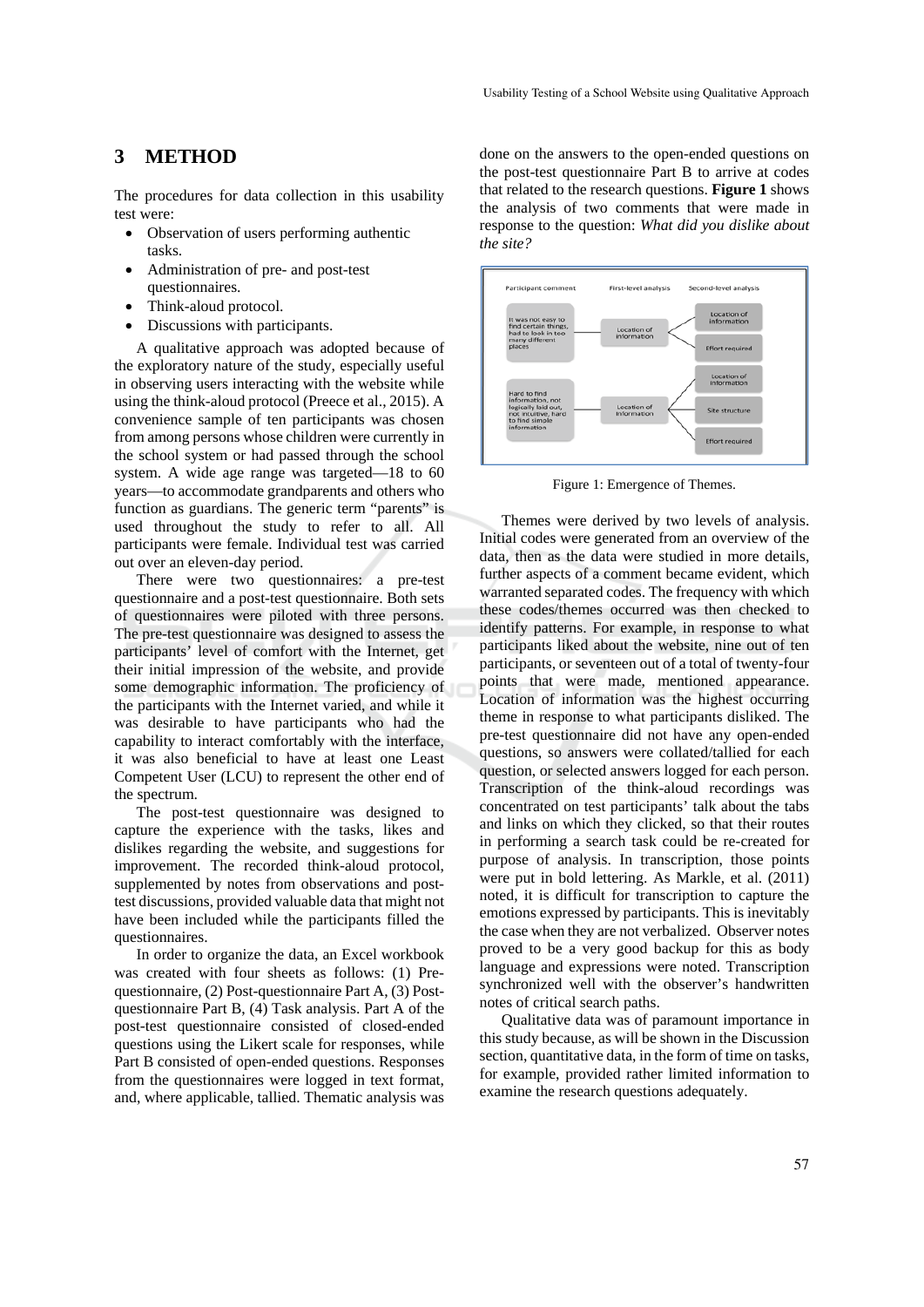# **3 ANALYSIS**

This section explains how the data collected were applied to each research question. Questionnaires and tasks had been carefully designed to align with the research questions, so the data collected could be related directly to these questions. Table 1 below outlines the specific data used to answer each question. Data from the sources indicated were combined to give a complete picture for each question and ensure that the overarching objectives of the study were addressed.

| <b>QUESTIONS</b>                                    | <b>DATA AS INDICATOR</b>                                                                                                                                                                                                                                                                                                                                                                                                                               |
|-----------------------------------------------------|--------------------------------------------------------------------------------------------------------------------------------------------------------------------------------------------------------------------------------------------------------------------------------------------------------------------------------------------------------------------------------------------------------------------------------------------------------|
| Do navigation paths<br>meet users'<br>expectations? | Subjective data<br>Response to post<br>questionnaire statements:<br>"Navigation paths met my<br>expectations", "I knew where<br>I was in relation to the<br>homepage at all times", "I<br>could retrace my paths<br>easily".                                                                                                                                                                                                                           |
|                                                     | Performance data                                                                                                                                                                                                                                                                                                                                                                                                                                       |
|                                                     | Homepage tab was selected to<br>start each task, number of<br>tabs/links clicked during<br>search.<br>Other<br>"Think-aloud" comments and<br>observations"                                                                                                                                                                                                                                                                                             |
| Is information                                      | Subjective data                                                                                                                                                                                                                                                                                                                                                                                                                                        |
| organized in a logical<br>manner?                   | Response to post-<br>questionnaire statements:<br>"information was presented in<br>a way that made sense",<br>"website is designed to meet<br>users' needs", "I think the site<br>is well laid out". References<br>to location of information in<br>response to post-test<br>questionnaire question "what<br>did you dislike about the site",<br>and to suggestions for<br>improvement. Number of<br>participants that mentioned<br>appropriateness of |

|                         | Other                                                               |
|-------------------------|---------------------------------------------------------------------|
|                         | "Think-aloud" comments and                                          |
|                         | observations.                                                       |
|                         |                                                                     |
| Is it easy to learn how | Subjective data                                                     |
| to use the site?        | Response to post-                                                   |
|                         | questionnaire statements:                                           |
|                         | "when I clicked on the                                              |
|                         | homepage tabs I found what I                                        |
|                         | expected", "if I had to do it                                       |
|                         | again I could complete the                                          |
|                         | tasks I did", "if I had to do it                                    |
|                         | again I could complete the<br>tasks I failed", "finding             |
|                         | information on the site was                                         |
|                         | easy", "I can find information                                      |
|                         | quickly on this site".                                              |
|                         | References to                                                       |
|                         | ease/difficulty of finding                                          |
|                         | information.                                                        |
|                         | in free-form comments.                                              |
|                         | Performance data                                                    |
|                         | Time to complete tasks.                                             |
|                         | Other                                                               |
|                         | "Think-aloud" comments and                                          |
|                         | observations.                                                       |
| What kinds of           | <b>Observations</b><br>related<br>and                               |
| reactions do users      | "think-aloud" comments                                              |
| express while using     |                                                                     |
| the site?               |                                                                     |
| Does the appearance     | Subjective data                                                     |
| of the site make it     | Response to postquestionnaire                                       |
| pleasant to use?        | statement "the visual design                                        |
|                         | of the site made it pleasant to<br>use", reference to aesthetics in |
|                         | response to post-questionnaire                                      |
|                         | question "what do you like                                          |
|                         | about the site?"                                                    |
| What do you like        | Subjective data                                                     |
| about the site?         | Answers to this question on                                         |
|                         | the post-test questionnaire,                                        |
|                         | organized by themes.                                                |
| What do you dislike     | Subjective data                                                     |
| about the site?         | Answers to this question on                                         |
|                         | the post-test questionnaire,                                        |
|                         | organized by themes                                                 |

# **4 RESULTS**

In this section the answers to the research questions will be addressed. For the purpose of this qualitative study, the results of the Likert scale responses were interpreted using the percentage of participants that selected the various ratings. The statements in the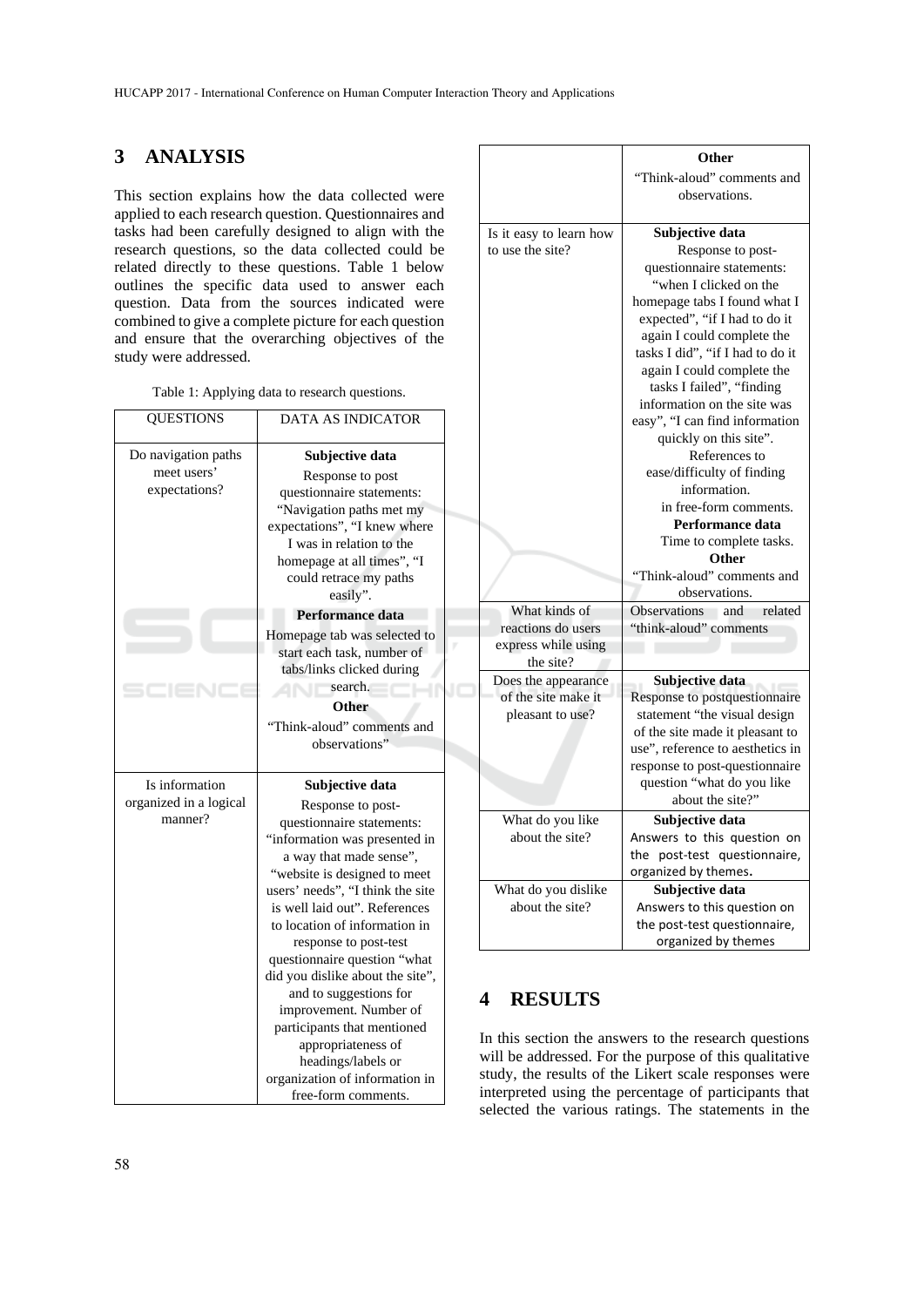table below (and the tables following) are from the post-test questionnaire. Instructions were as follows:

 $1 =$  strongly disagree,  $2 =$  disagree,  $3 =$  undecided,  $4 = \text{agree}, 5 = \text{strongly agree}.$  For the sake of brevity, "agree" is used to include responses of "agree" and "strongly agree", and "disagree" to include responses of "disagree" and "strongly disagree."

**Research Question#1.** Do navigation paths meet users' expectations?

Table 2: Responses relating to Research Question #1.

| <b>DISAGREE</b>       | UNDECIDED                                        | <b>AGREE</b> |
|-----------------------|--------------------------------------------------|--------------|
|                       | Statement: Navigation paths met my expectations  |              |
| 90%                   | 10%                                              | $0\%$        |
| homepage at all times | Statement: I knew where I was in relation to the |              |
| 30%                   | 40%                                              | 20%          |
|                       | Statement: I could retrace back my path easily   |              |
| 20%                   | 40%                                              | 40%          |

**Task Performance data to measure success rate:**  *Task 1 – Find the Year in Which the School was Built.* 

- Most popular first click: About Us tab
- Average number of areas clicked during search (including areas clicked more than once): 7
- Success rate: 0 out of 10

### *Task 2 – Find the School's Hours.*

- Most popular first click on homepage: About Us tab
- Average number of areas clicked during search (including areas clicked more than once): 3
- Success rate: 9 out of 10

#### *Task 3 – Find Information on the Gifted Program.*

- Most popular first click on homepage: Academics tab
- Average number of areas clicked during search (including areas clicked more than once): 6
- Success rate: 9 out of 10

### *Task 4 – Find Out if the School has a Clinic and a Nurse.*

- Most popular first click on homepage: Staff tab
- Average number of areas clicked during search (including areas clicked more than once): 4

Success rate: 6 out of 10

#### *Task 5 – Find the School Supplies for a 4th Grade Child.*

- Most popular first click on homepage: Academics tab
- Average number of areas clicked during search (including areas clicked more than once): 5
- Success rate: 8 out of 10

### *Task 6 – Find the Size of the Student Population at Some Point in 2015.*

- Most popular first click on homepage: About Us tab
- Average number of areas clicked during search (including areas clicked more than once): 7
- Success rate: 0 out of 10

HNO

**Research Question#2.** Is information organized in a logical manner?

Table 3: Responses relating to Research Question #2.

| <b>DISAGREE</b>                                       | <b>UNDECIDED</b>                                   | <b>AGREE</b> |
|-------------------------------------------------------|----------------------------------------------------|--------------|
| made sense.                                           | Statement: Information was presented in a way that |              |
| 70%                                                   | 30%                                                | 0%           |
| Statement: Website was designed to meet users' needs. |                                                    |              |
| 60%                                                   | 40%                                                | 0%           |
| Statement: <i>I think the site was well laid out.</i> |                                                    |              |
| 80%                                                   | 20%                                                | 0%           |

In answers to the open-ended questions on the post-test questionnaire, five of ten participants mentioned "headings/labels" or "organization of information" as something they did not like. In freeform comments during and after the exercise, all participants referred to the fact that "headings/labels" were not helpful or were misleading. The tasks eliciting these comments most frequently were the ones initiated with clicks on the "About Us" tab—the year the school was built, school hours, and student population.

Nine out of ten participants thought the gifted program was misplaced under Parent Resources in the sidebar instead of under Academics (which was their first click). Location of information was criticized by seven participants in response to the post-test questionnaire "What did you dislike about the site?". Six persons included location of information among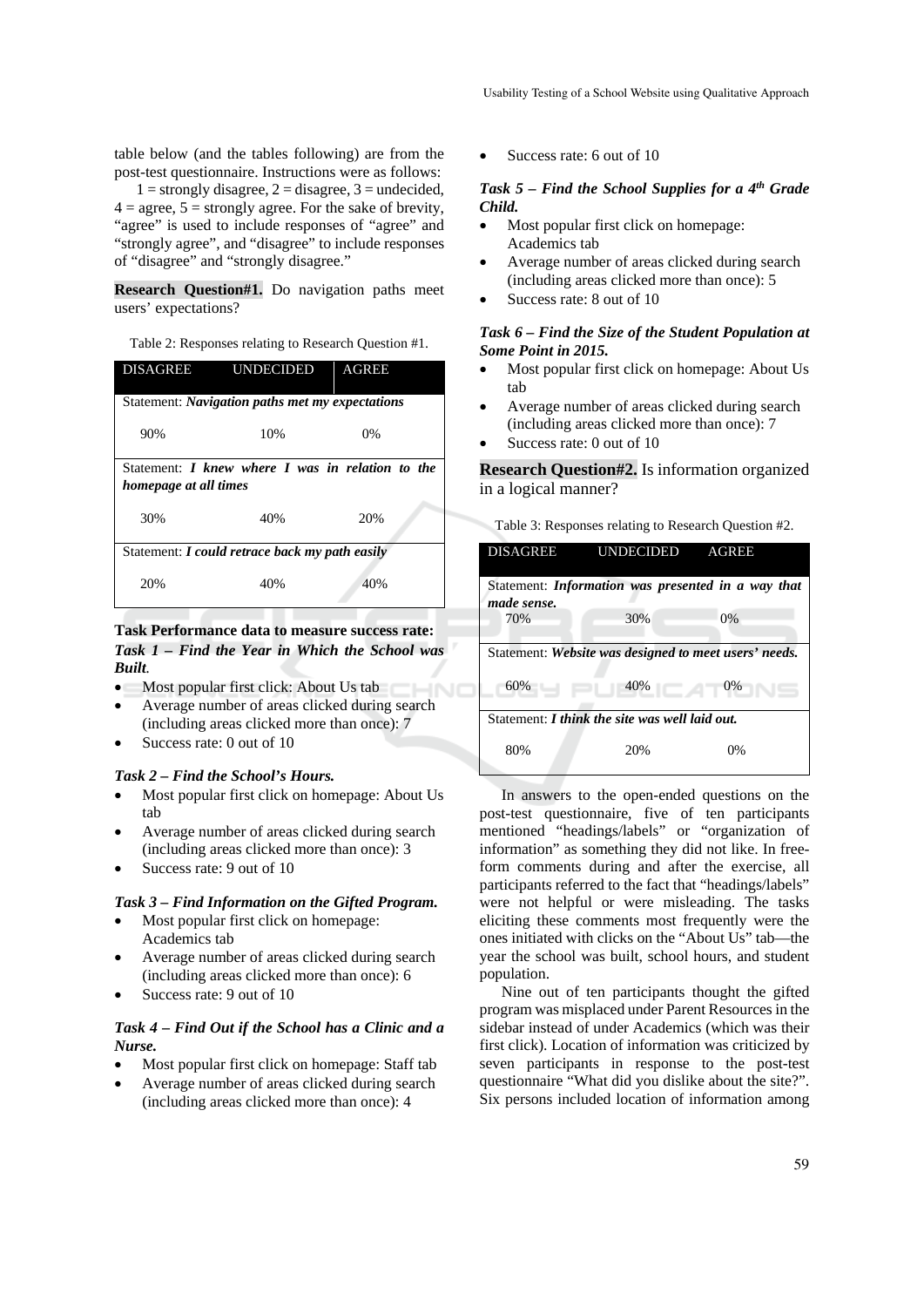their suggestions for improvement on the same questionnaire. All participants expressed problems with the location of information in at least two tasks in free-form comments during and after the exercise.

**Research Question#3.** Is it easy to learn to use the site?

Table 4: Responses relating to Research Question #3.

| <b>DISAGREE</b>        | UNDECIDED AGREE                                          |       |
|------------------------|----------------------------------------------------------|-------|
|                        | Statement: When I clicked on the homepage menu, I        |       |
| found what I expected. |                                                          |       |
| 70%                    | 30%                                                      | $0\%$ |
|                        | Statement: If I had to repeat it again, I could complete |       |
| the tasks I did.       |                                                          |       |
| 60%                    | 40%                                                      | $0\%$ |
|                        | Statement: If I had to repeat it again, I could complete |       |
| the tasks I failed.    |                                                          |       |
| 80%                    | 20%                                                      | 0%    |
|                        | Statement: Finding information on the site was easy.     |       |
| 70%                    | 30%                                                      | $0\%$ |
|                        | Statement: I can find information quickly on this site.  |       |
| 80%                    | 20%                                                      | 0%    |

In response to the open-ended questions on the post-test questionnaire, four of ten persons said that it took too much effort to find information on the site. In free-form comments during and after the exercise, all participants referred to difficulty in completing at least three tasks (even if they did so successfully). The tasks that elicited these comments most frequently were the ones pertaining to the year the school was built, the gifted program, the student population, and the clinic/nurse.

#### **Average time to complete tasks**

| Task 1 | 3.3 minutes |
|--------|-------------|
| Task 2 | 1.7 minutes |
| Task 3 | 2.8 minutes |
| Task 4 | 2.8 minutes |
| Task 5 | 2.1 minutes |
| Task 6 | 4.4 minutes |

**Research Question#4.** What kinds of reactions do users express while using the site?

Observation and the think-aloud protocol yielded much information in this regard. A number of persons made great effort to find the information, looking at both the school's website as well as the County School District's website to which many links/tabs led, while others (the minority) tended to give up more quickly.

In summary, the main reaction was puzzlement when they were unable to find what they were looking for in what they considered to be logical places. There were a few instances of frustration, while some persons laughed in disbelief either at the futility of their search or the unlikely place in which they found what they were looking for. The sole LCU demonstrated evidence of fatigue pretty quickly. Body language indicated concentration for the most part; persons stopped speaking sometimes as they focused intently on the tasks. Below are some of the participants' comments:

- "I feel like I am going around in circles".
- "They don't make it easy, do they?"
- "Do they even have a gifted program?"
- "Seems as if they don't want you to find it".
- "This is really frustrating".
- "I don't know why they even have that page" (the page behind the Administration tab).
- "I found that completely by accident".
- "About Us doesn't have anything".
- "The sidebar is weird. It's just jumping from one thing to the next".
- "Nice, clean homepage. Once you click on the tabs things go crazy".
- "The order is discombobulated".
- "Visually nice but hard to use".
- "You have to work too hard to find the information".
- "That's a hard spot for it to be".
- "You can't find simple stuff but you can find all the complex stuff about curriculum".

**Research Question#5.** Does the appearance of the site make it pleasant to use?

Table 5: Responses relating to Research Question #5.

| <b>DISAGREE</b>                                        | UNDECIDED | AGREE |  |
|--------------------------------------------------------|-----------|-------|--|
| Statement: The appearance of the site made it pleasant |           |       |  |
| to use.<br>0%                                          | 40%       | 60%   |  |

### **Research Question#6.** What do you like about the site?

The themes that emerged from the questionnaire responses to this question, in order of frequency are:

- Appearance.
- Content.
- Diversity, readability, and "not too busy" each got one mention.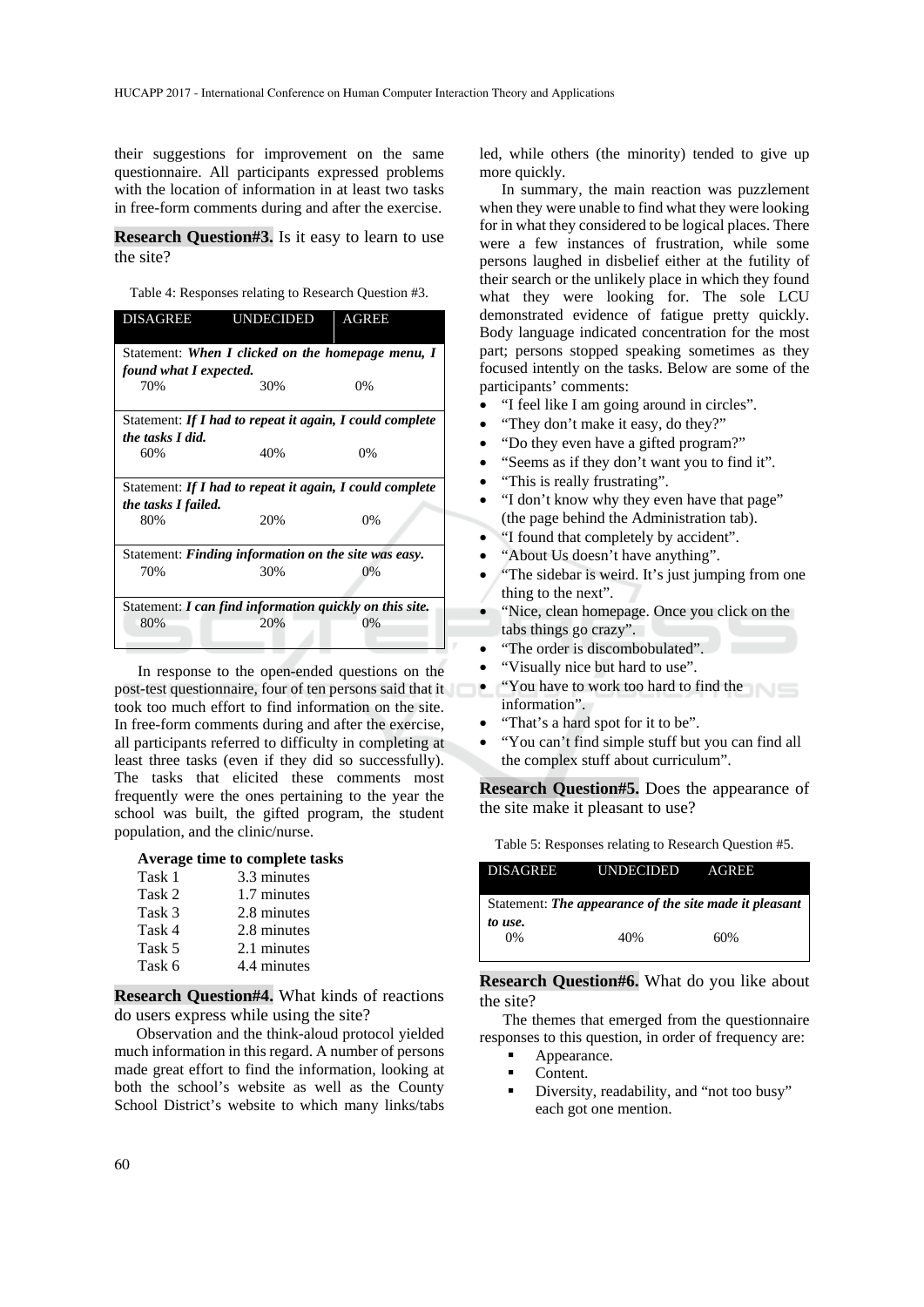**Research Question #7.** What do you dislike about the site?

The themes that emerged from the responses to this question on the post-test questionnaire, in order of frequency are:

- Location of information (difficult to find).
- Labels (tabs and headings) not reflective of content.
- Layout not logical.
- Too much effort required to find information.
- Navigation back to homepage not clear.
- Misalignment of information on page and sidebar, and the use of acronyms and unfamiliar names (such as "Discovery" for the gifted program) each got one mention.

## **5 DISCUSSIONS**

This study shows the importance of qualitative data in usability testing. The quantitative data, such as the tasks completed correctly (no prompts were given, but generous amounts of time were allowed) does not reveal the circuitous routes that participants took to find the information or the frustration and complaints expressed.

The ratings on the post-test questionnaire pose an interesting dilemma. Though "undecided" is supposed to represent a neutral position, in an exercise of this nature, it in fact ends up being negative. If a user is undecided, whether the site functioned in a way that it should, then the website failed in that respect. It has not fulfilled the organization's intent of providing its customers with a decidedly useful resource to connect with the company. This is, perhaps, the primary purpose behind the development of all company/organization websites. Dumas (1998) noted the potential for the participants to unwittingly "distort" results through their personal tendency to be agreeable, to avoid extremes on a scale, and to avoid giving something a poor rating (p.6). This may be a factor in the undecided ratings in this study.

In hindsight, it would have been better to disaggregate the statement "The appearance of the site made it pleasant to use". All participants liked how the site looked (one person did not state it on her questionnaire but she expressed it to the observer), but when that was teamed with "pleasant to use" it created a problem. The fact is they did not find the site easy to use, but they liked how it looked in terms if its visual design. For that reason, four persons resorted to "undecided" in response to that statement.

The bottom line is that an aesthetically pleasing site cannot compensate for poor functionality. This contradicts the notion of "what is beautiful is usable?" (Norman, 2004).

### **5.1 Summary of Problems Identified**

The pre-test questionnaire indicated that all participants considered a school's website to be very useful if they had a child going to that school. The data that have been presented show that there are issues with the Dunwoody Elementary school website that, in its current form, detract from its functionality and therefore its usefulness. The following deficiencies were revealed, in the order of importance to participants and also of severity in terms of its usability.

### **5.1.1 Content**

The content needs to be reorganized. There are many instances in which information is not located in logical places, that is, in places that a normal user would think to look at, and this was the main complaint of the study participants. Examples are the date the school was built and the size of the school population at some point in 2015. This information is located in a report located under Parent Education, which is under Parent Resources, called 2014-2015 Prospective Parent Night (Figure 2). The location of the gifted program under Parent Resources instead of Academics (nine of ten participants started the search with the Academics tab) surprised many participants as well.



Figure 2: Unexpected location of information.

### **5.1.2 Labels and Headings**

Labels (headings and tabs) need to be more accurately descriptive. They, in large part, do not represent what the participants find when they click on them. The most misleading one is perhaps the "About Us" tab,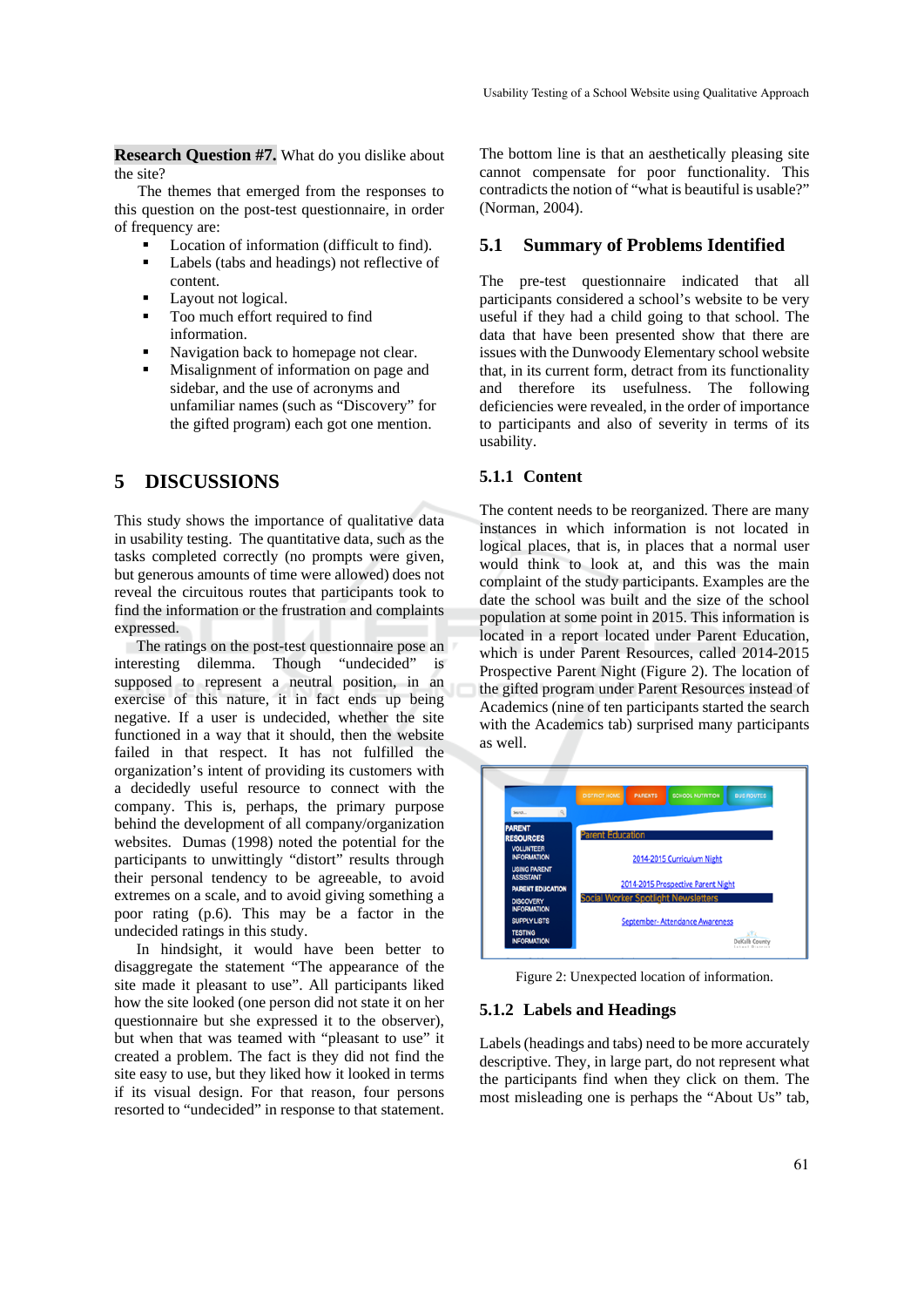which reveals only the school's hours of operation, and its mission and vision (Figure 3). First click tracking shows it to be by far the most frequent starting point for three of the six tasks. It was actually a good starting point only for the task relating to the school's hours. Also misleading is the "Administration" tab that leads to a page with only the name of the Principal.



Figure 3: Deficient content inside About Us tab.

#### **5.1.3 Labels and Headings**

The website features a running sidebar which functions as the main navigation tool and portal to the problematic site layout. Eighty percent of users did not think the site was well laid out and this is an important measure of its usability. The underlying problems with layout are manifested through this sidebar, so a lot of the usability issues expressed by users were concentrated here. The sidebar appears to create a visual vertical division so that when participants arrive at a page they *either* focus on the sidebar, reading the headings listed while trying to decide which one to click, *or* they focus on the content of the page to the right and ignore the sidebar. This was very evident with the task of finding out if the school has a clinic and a nurse. Once the Staff tab was clicked on the homepage, at least two persons failed to notice "Clinic" very visible in the lineup near the top of the sidebar, and instead went to the content of the page and searched by location/department (Figure 4). Using this route the Nurse is unexpectedly listed under the Front Office department. Two persons left the page

altogether and went to explore other areas before coming back to find out "Clinic" on the sidebar.

| <b>DUNWOODY</b><br><b>ELEMENTARY</b>                                    | Search By Name/Email                          | Search By Location/Department                                                      |                                                        |
|-------------------------------------------------------------------------|-----------------------------------------------|------------------------------------------------------------------------------------|--------------------------------------------------------|
| <b>SCHOOL</b><br><b>ABOUT US</b>                                        | NOTE: Leave blank for all<br>results<br>First | Building/Location:<br>Dunwoody Elementary School   2                               |                                                        |
| <b>ADMINISTRATION</b><br><b>STAFF</b>                                   | Name:<br>Last                                 | Department(s) for Dunwoody Elementary School (Clear list to<br>search all:         |                                                        |
| <b>FRONT OFFICE</b>                                                     | Name:<br>Email:                               | Administration<br>D Dunwoody Elementary School Staff D Discovery<br><b>D</b> Pre-K | C) 5th Grade<br><b>Food Services</b>                   |
| <b>CLINIC</b><br><b>STUDENT CODE OF</b><br><b>CONDUCT</b>               | Title:<br>Submit Reset                        | C Kindergarten<br><sup>1</sup> st Grade<br>m 2nd Grade                             | Front Office<br>nstructional Support<br>m Interrelated |
| <b>ACADEMICS</b><br><b>MEDIA CENTER</b>                                 |                                               | <b>El 3rd Grade</b><br>C) 4th Grade                                                | Paraprofessionals<br><b>CI Special Areas</b>           |
| <b>DCSD LAUNCHPAD</b><br><b>PTO</b>                                     |                                               |                                                                                    | s Ya<br>DeKalb County<br>School Dist                   |
| <b>SCHOOL COUNCIL</b><br><b>PARENT RESOURCES</b><br><b>AFTER SCHOOL</b> |                                               |                                                                                    |                                                        |
| <b>PROGRAM</b><br><b>TRANSPORTATION</b>                                 |                                               |                                                                                    |                                                        |

Figure 4: Incorrect placement of clinic tab.

Another problem with the sidebar is that the headings are not properly formatted. One participant remarked "The sidebar is weird. It's just jumping from one thing to the next. The order is discombobulated. Things need to stick out more". The effect of "jumping from one thing to the next" is caused by the fact that the contents of the sidebar are rearranged to reflect the page that it adjoins as one moves from page to page (note the changes in Figures  $2 - 5$ ). Furthermore, things do not "stick out more" because the font is consistent (all caps), so such that the existing hierarchy does not make it clearly visible. Participants, however, like the clarity of the font, so any redesign on this front must be approached with caution.

A third problem with the sidebar is that on some pages, such as *Parent Resources and School Council*, there are indented lists under those headings on the sidebar with different items than what appear on the adjoining page to the right (Figure 3). In addition to that, the Parent Teachers Organization (PTO) appears both as a standalone link in the sidebar and as a link on the Parent Resources page (Figure 5). School



Figure 5: Parent Resources heading shows different links in sidebar.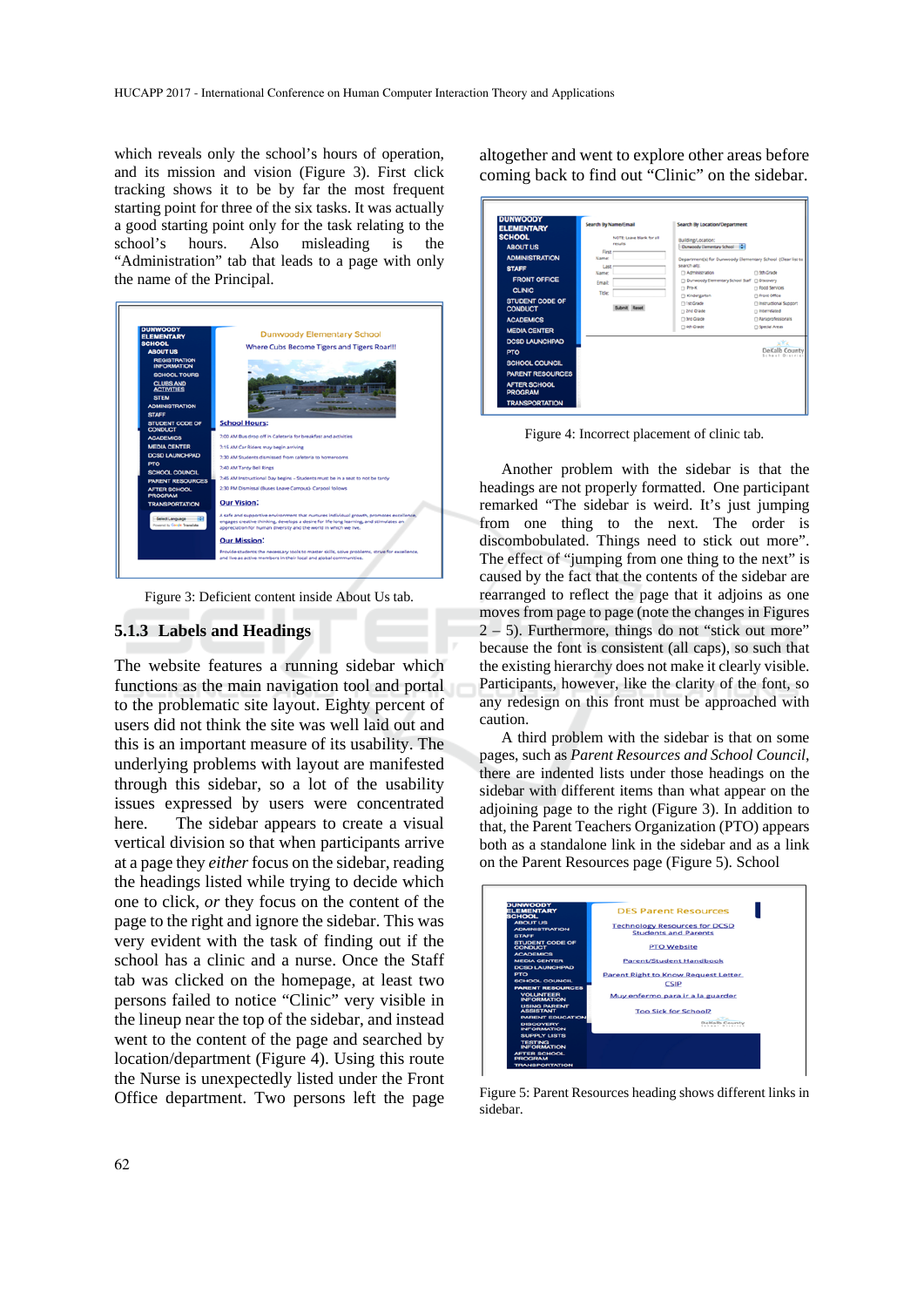Council which is immediately under PTO on the sidebar currently appears on the PTO website as well.

# **6 RECOMMENDATIONS**

An encouraging point expressed by two participants is that the site does contain useful information. However, the three main problem areas that have been identified—content, labels and headings, and sidebar (related to site layout)—are inextricably linked. Following are the proposed recommendations based on the results of the usability test.

- 1. An inventory should be conducted of all the information on the website and items categorized within areas that would make reasonable headings/tabs on the homepage. Users, especially parents, should be invited to be a part of this participatory design process. With the aid of a diagram, categorize the information and map out a more functional layout of the site, to inform the redesign. The school site is not complicated. The single-tier hub-and-spoke structure described by Lynch and Horton (2008) would be an ideal arrangement.
- 2. The "About Us" tab is standard on most websites. This page needs to be reworked to include more information about the school. In addition to the school's vision and mission, participants indicated that they would like to see the history of the school, enrolment statistics, information on the principal and staff, and a message from the principal.
- 3. On the homepage, all tabs should be placed in a commanding position at the top of the page to form the main navigation tool. Currently, there are tabs both on the left side and at the top (Figure 6). Three of the four tabs at the top link to the School District; the other is labelled "Parents" and can also be accessed at a lower



Figure 6: Main navigation tabs are located both on the left and at the top of the webpage.

level from the sidebar. This heading does not need to be in two places. It should remain as part of the main navigation.

4. In order to ensure that the user knows where he/she is at any point, the main navigation tool from the homepage should be carried from page to page, with a change in the color of the heading, or bold font, to represent the current location. In addition, users should be able to go back to the home page from any<br>nage. There were instances when page. There were instances when participants inadvertently ended up on the DeKalb County School District's website, and only realized it when the back tab would not take them back to the school's homepage, because another page had opened up altogether. There should be a message to warn users when they are leaving the school's website.

# **7 CONCLUSIONS**

The Dunwoody Elementary School's website has a lot of potential to be a valuable resource for members of the school community and the wider community. If the recommendations in this report are followed, the website will be more user-friendly. We are living in an age of widespread Internet connectivity, both mobile and otherwise, and websites often represent an important point of contact with an organization as people connect with it through its Web presence. For parents on the go, for example, the school's website should be a quick and helpful point of reference from a smartphone or the tablets. It would be a step in the right direction for Dunwoody Elementary School to treat its website as a virtual ambassador for the school, to develop it with continuous usability testing, and listen keenly to the voice of its users as it does so. A good reference point for further testing would be the work of Hartshorne et al. (2008), in which they generated a checklist to assess the effectiveness of elementary school websites. It is a very comprehensive and expertly crafted checklist, and provides useful parameters for the examination of the Dunwoody Elementary school's website in the future.

# **REFERENCES**

Bailey, B. (2013, October 8). *FirstClick usability testing*  [WWW]. Available from: http://webusability.com/ firstclick-usability-testing/ (Accessed Nov 20, 2015)